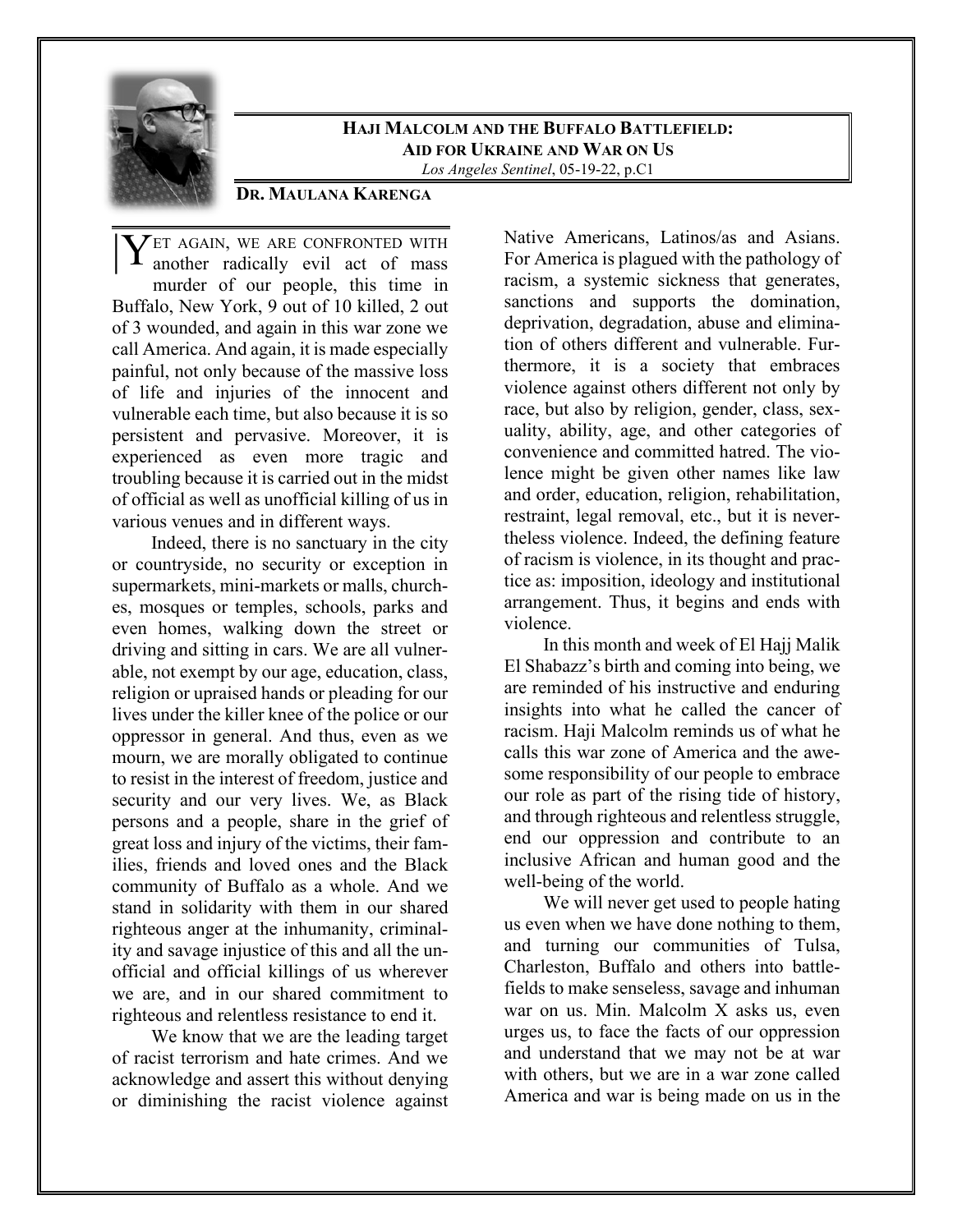#### **HAJI MALCOLM AND THE BUFFALO BATTLEFIELD: AID FOR UKRAINE AND WAR ON US** *Los Angeles Sentinel*, 05-19-22, p.C1

## **DR. MAULANA KARENGA**

most racist and deadly forms. Thus, Haji Malcolm says in the racist context of America, "Wherever a Black (person) is, there is a battleline. Whether it's in the North, South, East or West, you and I are living in a country that is a battleline for all of us." Indeed, he says, it is vital that Black people "realize (they are) living in a war zone" and are in a "war with an enemy that is as vicious and criminal and inhuman as any war making country has ever been." Indeed, he defines racism as a war on "dark skinned" people of the world and "vicious whiteness."

The reasons or rather causes for this constant warring against us are complex and thus involve many aspects: gun worship and the culture of violence; cowardly, corrupt and convenient politicians; collaborating commercial and social media; and the lack of an overarching, united and effective resistance by those who position themselves against this form of domestic terrorism, racist terrorism and White supremacist terrorism. But regardless of causes listed and lectured on, conjured up and claimed, ultimately one is compelled to focus on the root causes embedded in systemic racism.

It is good to fight against hate and hate crimes, but we must again be comprehensive and include radical reconception and reconstruction of policies, practices and institutional structures. So, yes, we must take into account, expose and change social media's open-arms policy to platforms of hatred, hate speech and calls and blueprints for racist violence. And we must hold accountable commercial media, not only for inadequately condemning and countering racist ideology and practices, but also racist violence and claims of zero-sum concepts of White replacement rather than positing ethical and social imperatives to expand the arc of inclusion, justice, equity and human good.

Politicians, the media and the academy must do more to reaffirm the equality, dignity, rights and humanity of African people, indigenous people and all people of color. This means moving beyond episodic statements of empathy, corporate and foundation performative funding of visible groups, wringing ones hands after each shooting and killing and appealing to the victims' families and our community to be calm, consider forgiveness and forgetfulness, self-healing and forego or reframe the uncompromising demand for justice.

Haji Malcolm suggests that among "White Americans' worst crimes are hypocrisy and deceit," a deceit and self-delusion about themselves and others, and about the evil injustice and oppression they are imposing on others. He thus condemns a false *herrenvolk* democracy which makes Black people "victims of democracy, which is nothing but disguised hypocrisy." Thus, he says that "there is no system more corrupt than a system that represents itself as the example of freedom, democracy and can go all over the world telling other people how to straighten out their house" and yet deny its own citizens the benefit of democracy and freedom.

Indeed, he would say it is hypocritical and unjust to give aid to Ukraine and others and then make, facilitate and allow war on us. And he would ask why are there no billions for Buffalo and Black people as a whole, no resources for reparations and recovery after this long American nightmare posed and peddled as an American dream? And this too, he would argue: Trump, Trumpism is not a new oddity, but actually the enduring monster side of America. It is an endemic expression of a history of the country that it is steeped and stuck in the racist mud and miasma of hypocrisy and deceit.